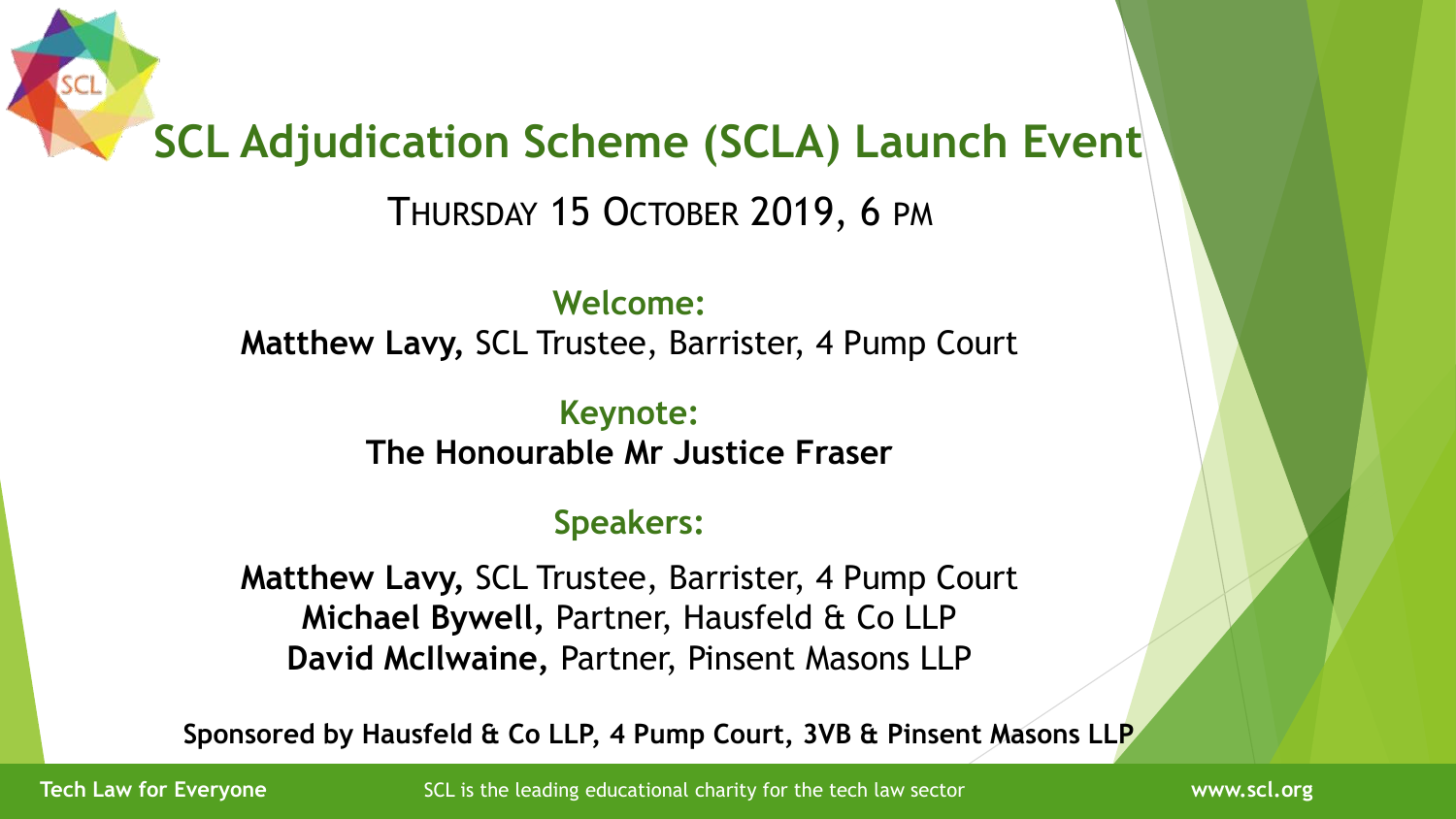

### **The Honourable Mr Justice Fraser**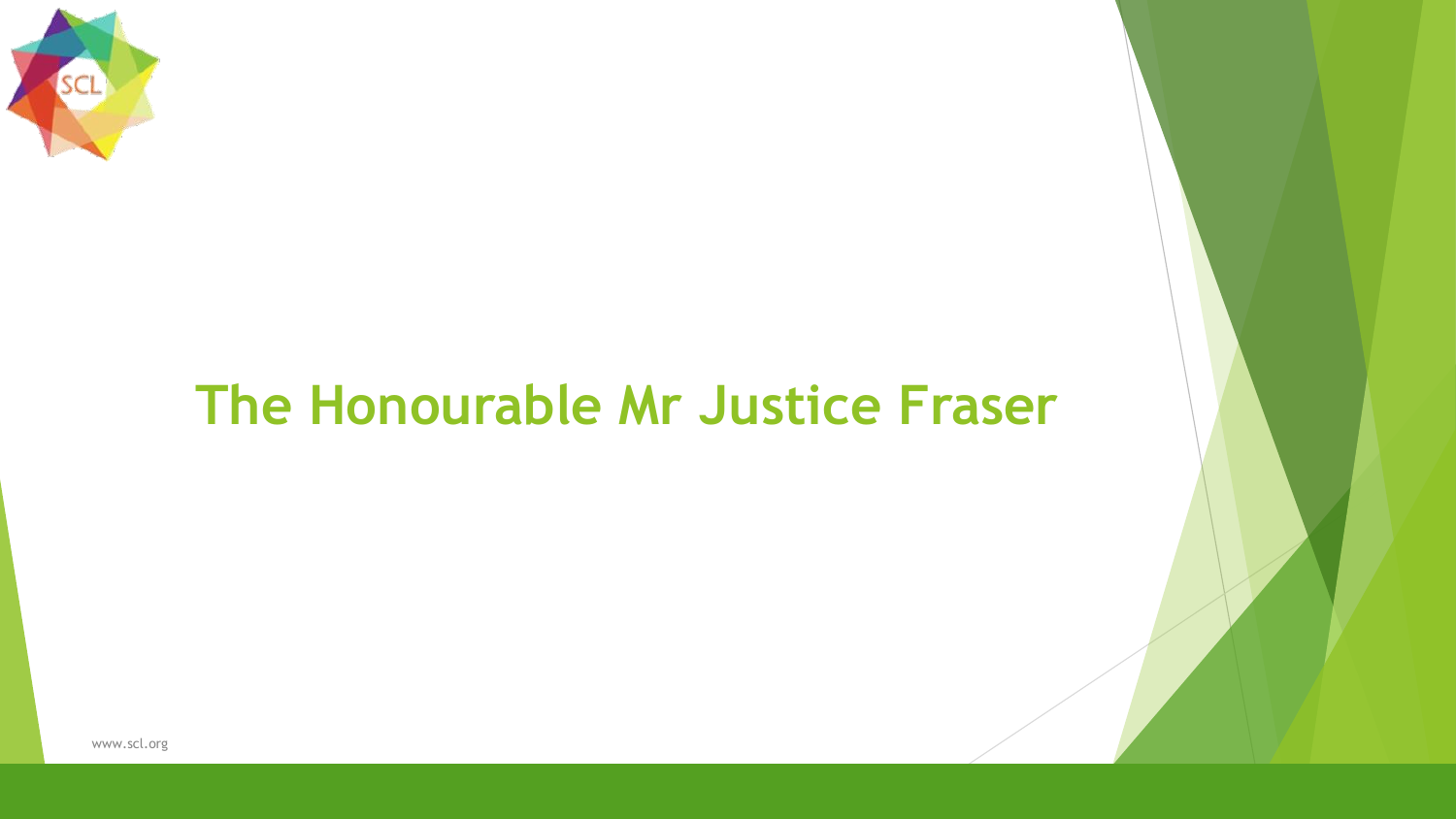

### **Matthew Lavy** – 4 Pump Court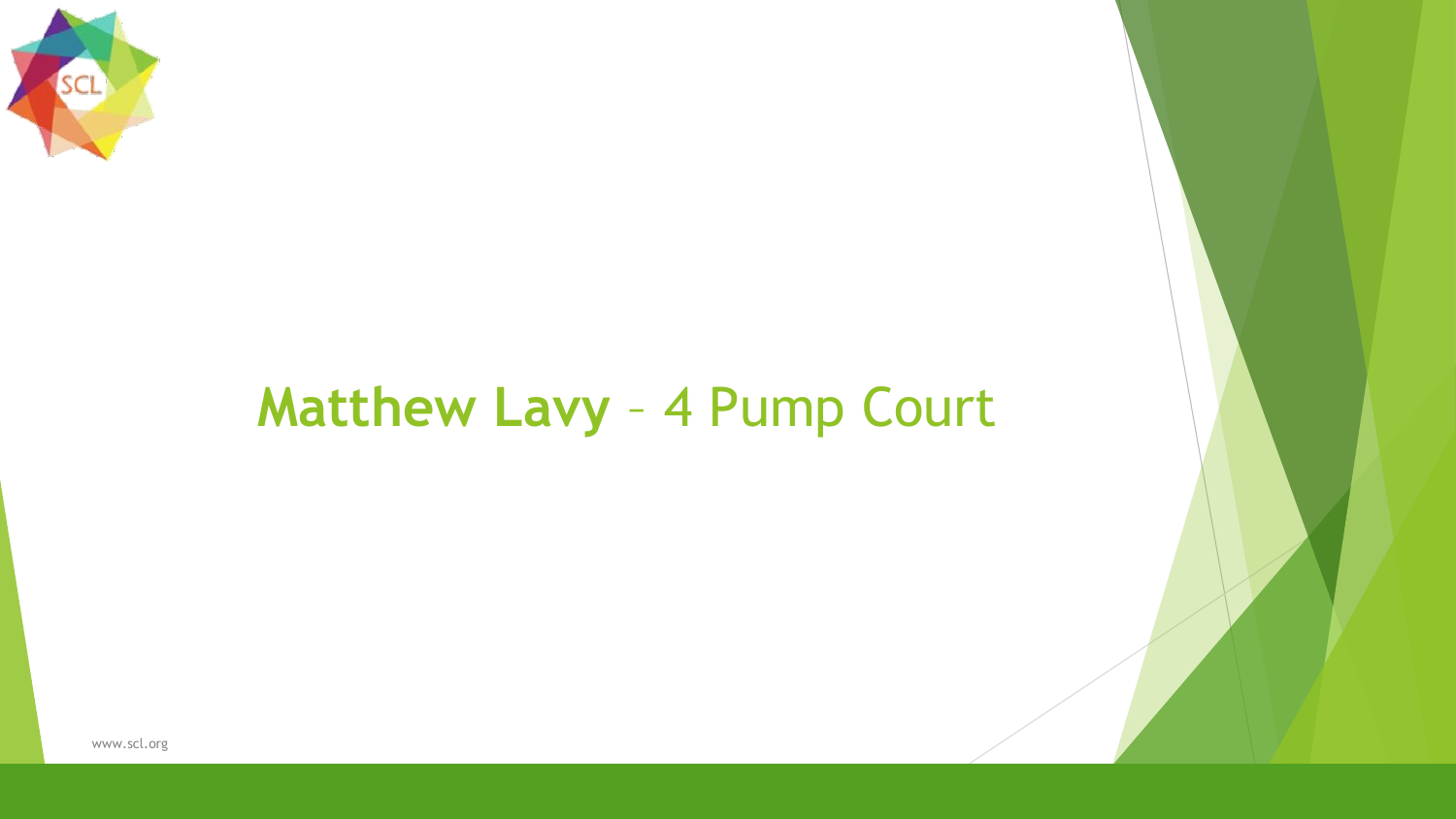

- Contractual process
	- **Incorporated**
	- $\blacktriangleright$  Ad Hoc
- $\blacktriangleright$  Sole pre-qualified Adjudicator
- $\blacktriangleright$  Relatively swift
	- ▶ 30 Working Days for exchange of statements of case
	- ▶ Commencement to Decision just over three months
- **F** Temporary finality with 6-month time bar
- **Confidential**
- Good faith obligation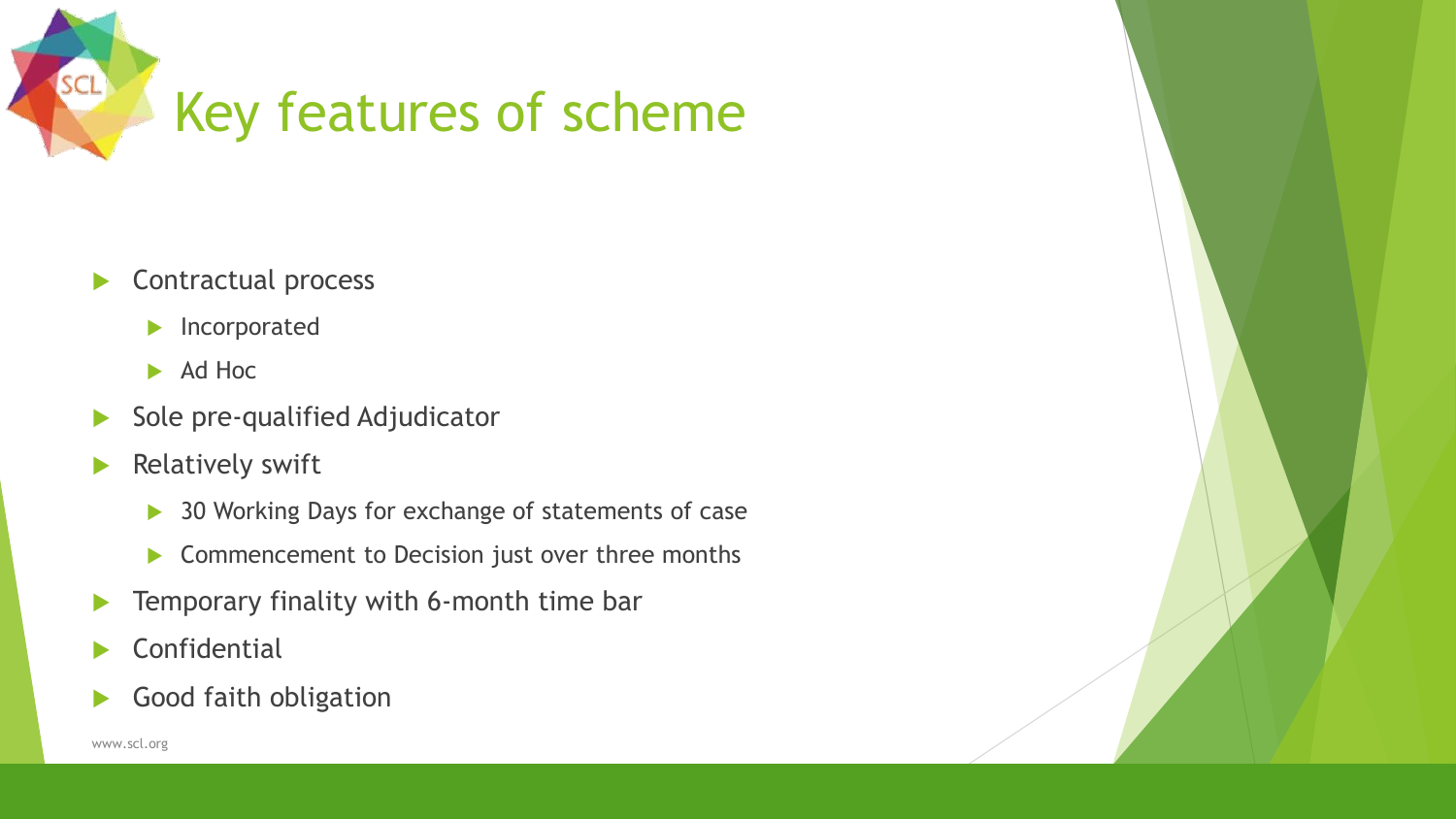

#### Dispute Notice

- ▶ Two A4 pages
- $\blacktriangleright$  Neutral description of nature, scope, technology, value
- Response Notice (3 Working Days)
	- ▶ Two A4 pages
	- $\blacktriangleright$  Identification of disagreement
	- Counterclaim
- Appointment of Adjudicator (5 Working Days)
	- ▶ Parties' right to substitute (2 Working Days)
- Dispute Notice & Response Notice define jurisdiction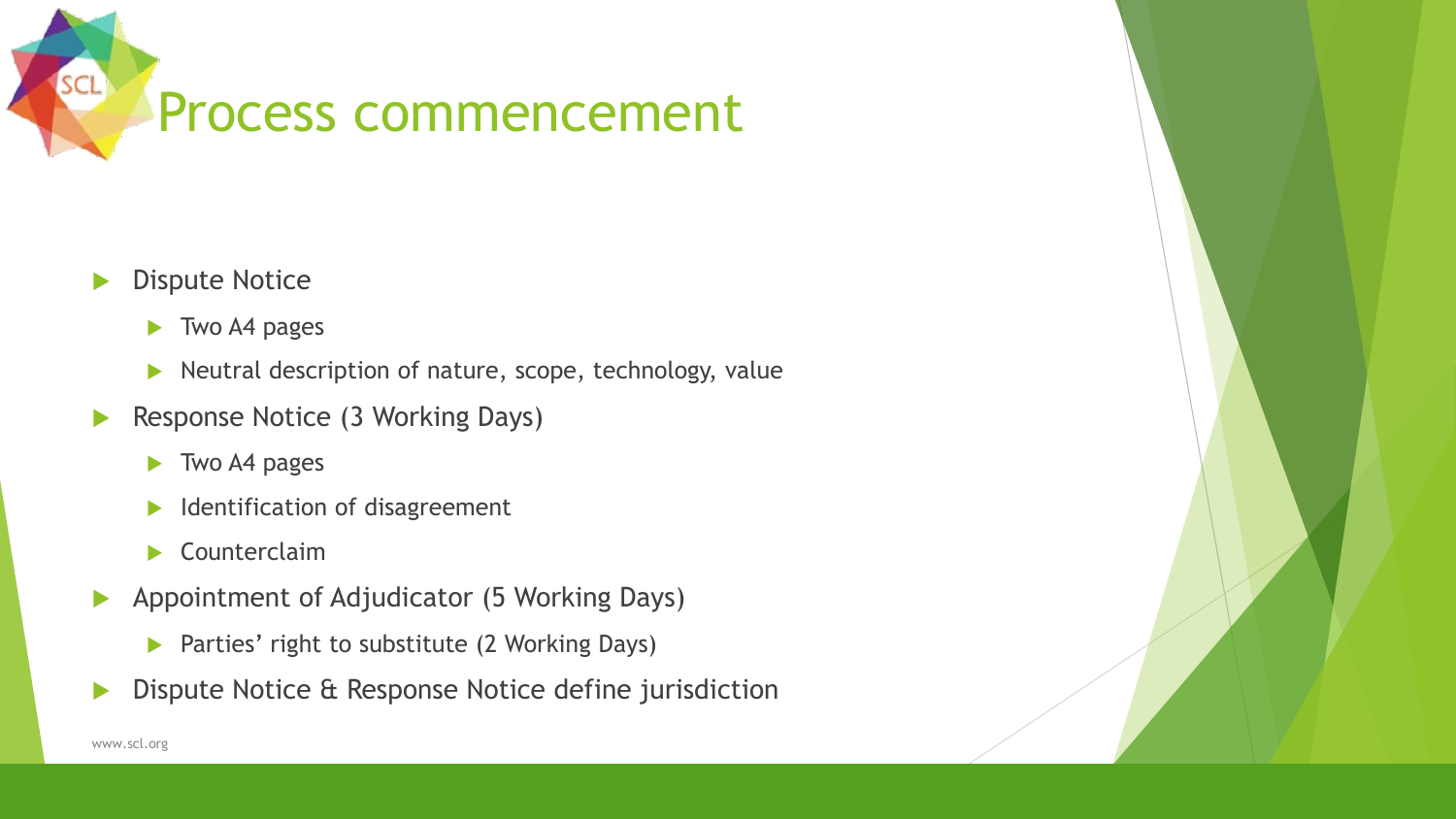

- Pleadings & Timings
	- ▶ Statement of Case: 10 Working Days from Dispute Notice
	- Response and Counterclaim: 10 Working Days
	- Reply and Response to Counterclaim: 5 Working Days
	- Reply to  $CC: 5$  Working Days
- **Nolume limits** 
	- Max 10 A4 pages
	- ▶ Max 1 lever-arch file of supporting documents
	- **Inless directed or agreed**
- **Further directions at Adjudicator's discretion**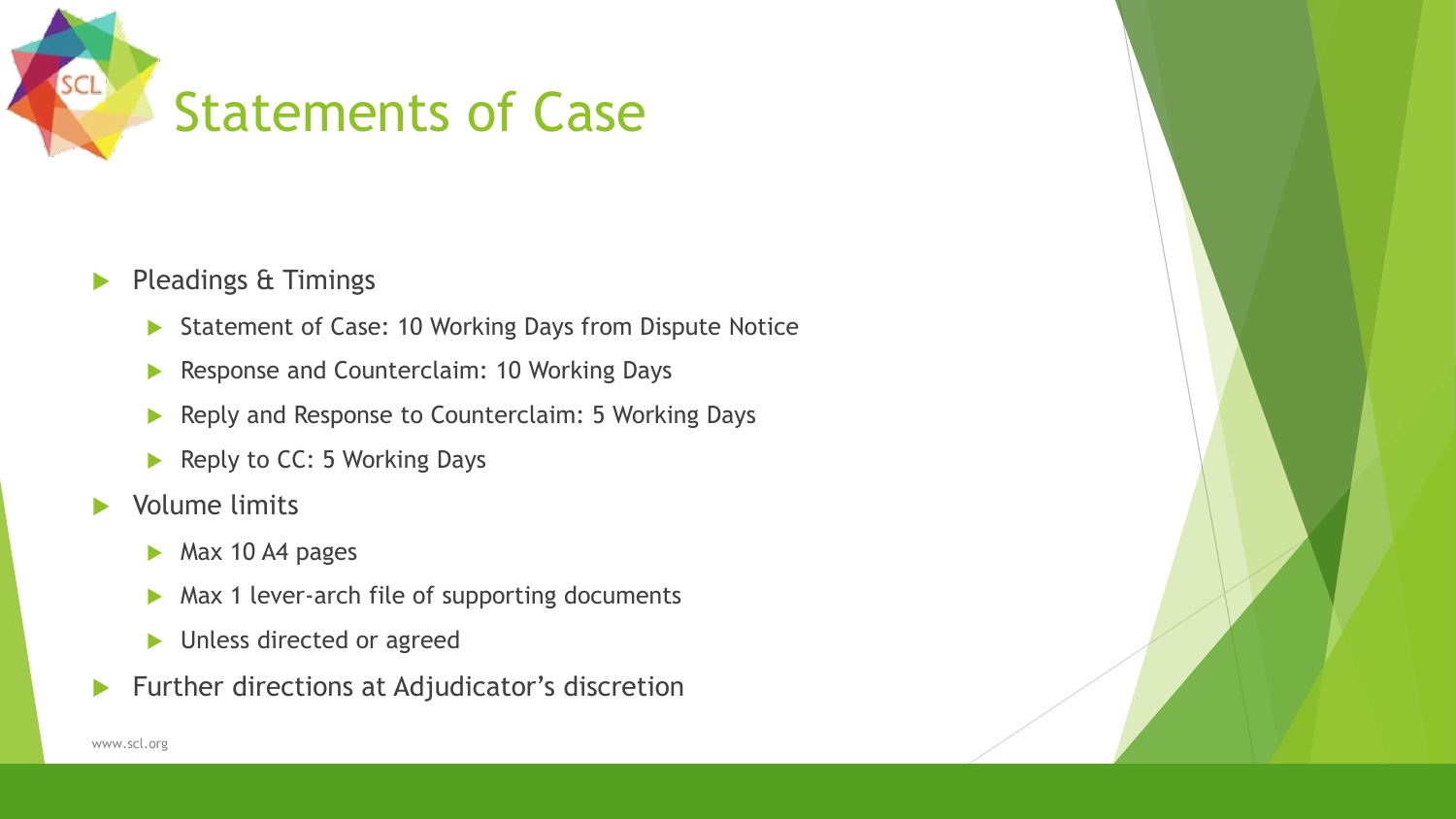

- Paper-based process generally anticipated
- BUT Adjudicator's powers allow:
	- ▶ Oral hearings
	- An adversarial or inquisitorial process
	- Appointment of third-party experts (subject to cost caps)
	- $\blacktriangleright$  Test and experiments
	- Extending time to suit (subject to three-month rule)
- $\blacktriangleright$  Duty of fairness and impartiality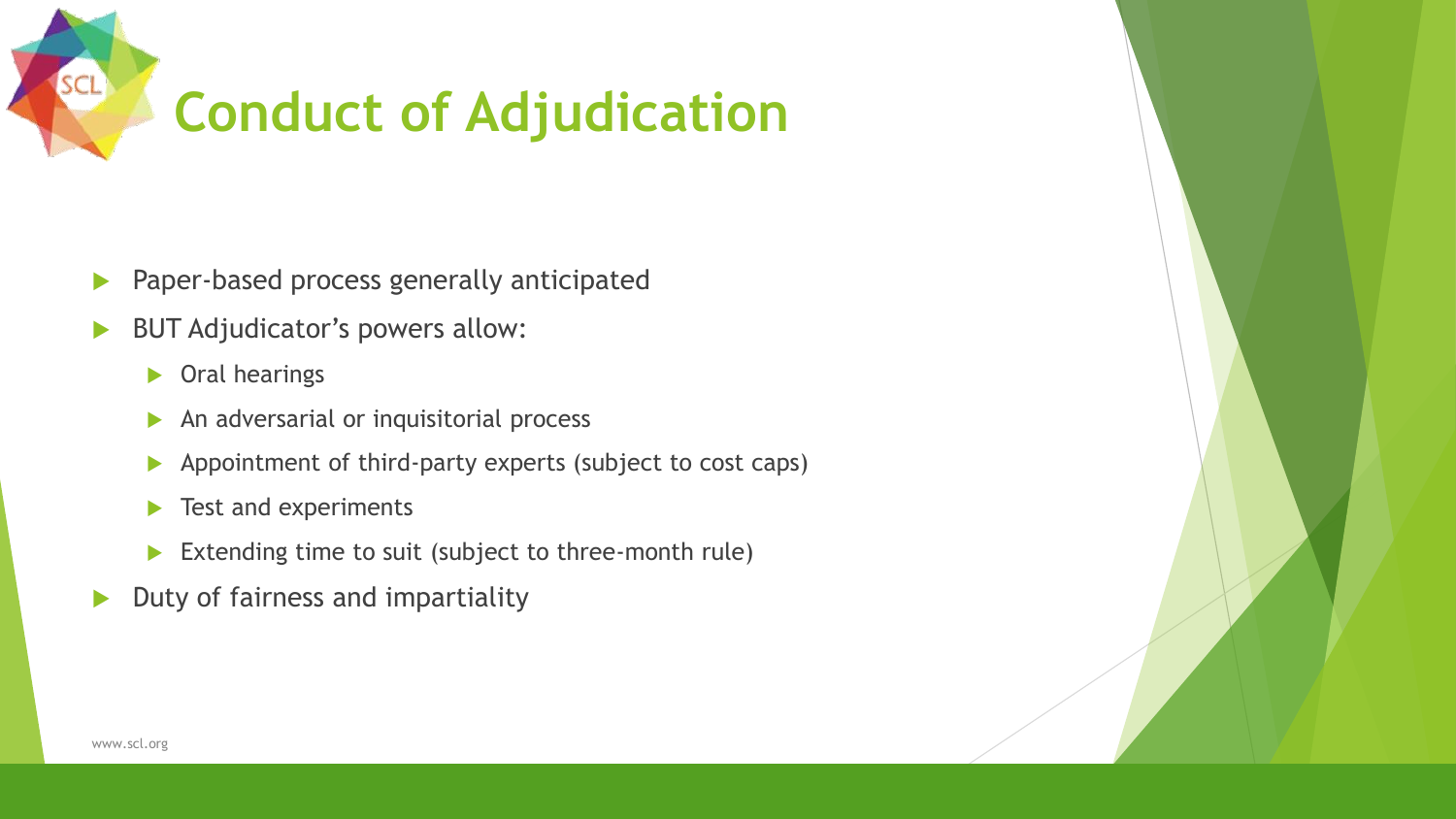

- $\blacktriangleright$  Written and with reasons
- Three calendar months from appointment
- May include interest
- **Inless parties agree, may include costs**
- **Diagonal Only clerical or typographic errors may be corrected**
- **Contractually enforceable**
- Six-month "re-litigation" time bar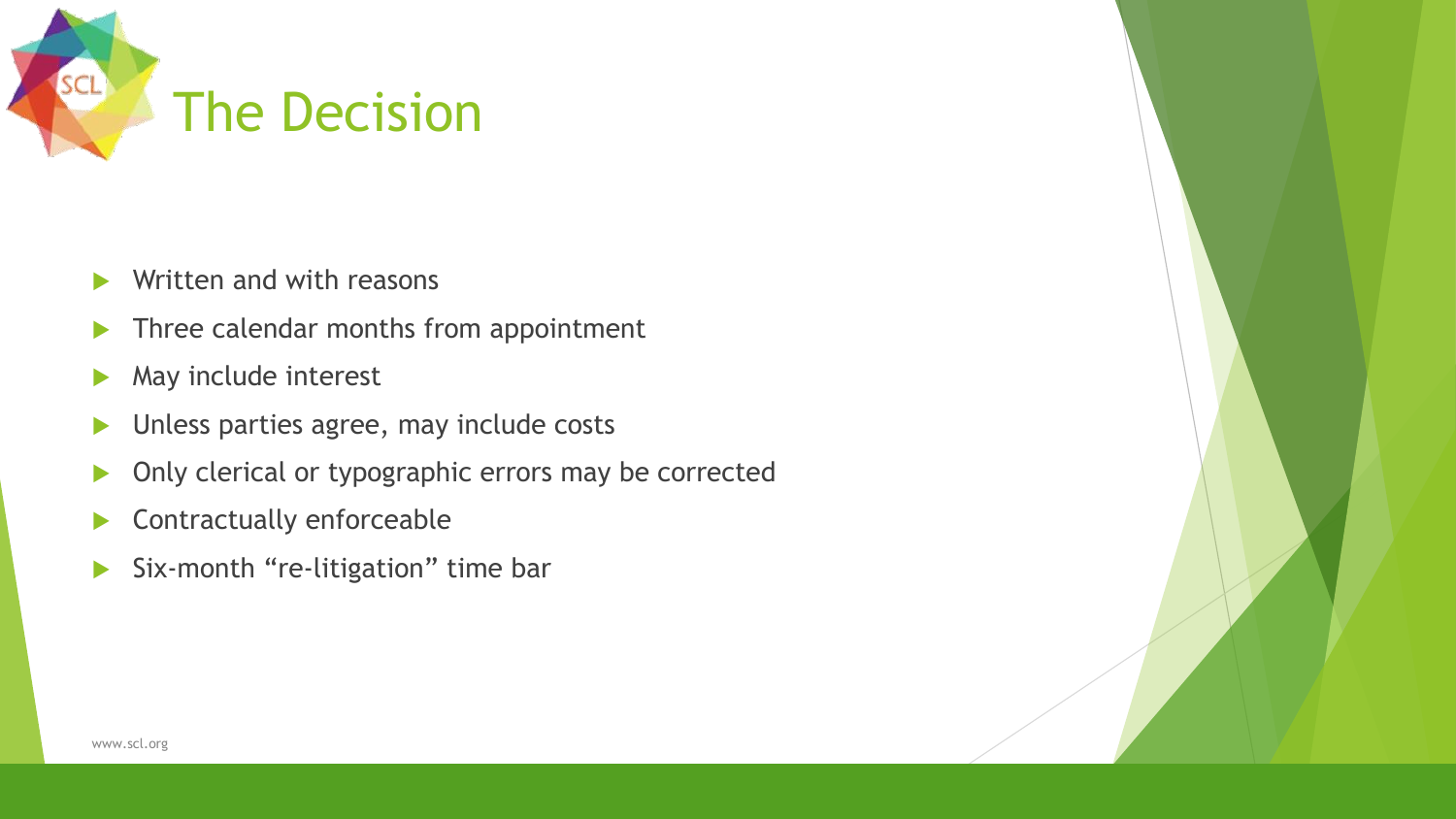

- SCL fees payable by parties:
	- Commencement: £500
	- ▶ Other admin fees: £0
- Adjudicator and expert fees:
	- ▶ Capped at £450 p/h (subject to limited exceptions)
- Panel fees
	- **Application: £150**
	- Annual listing: £75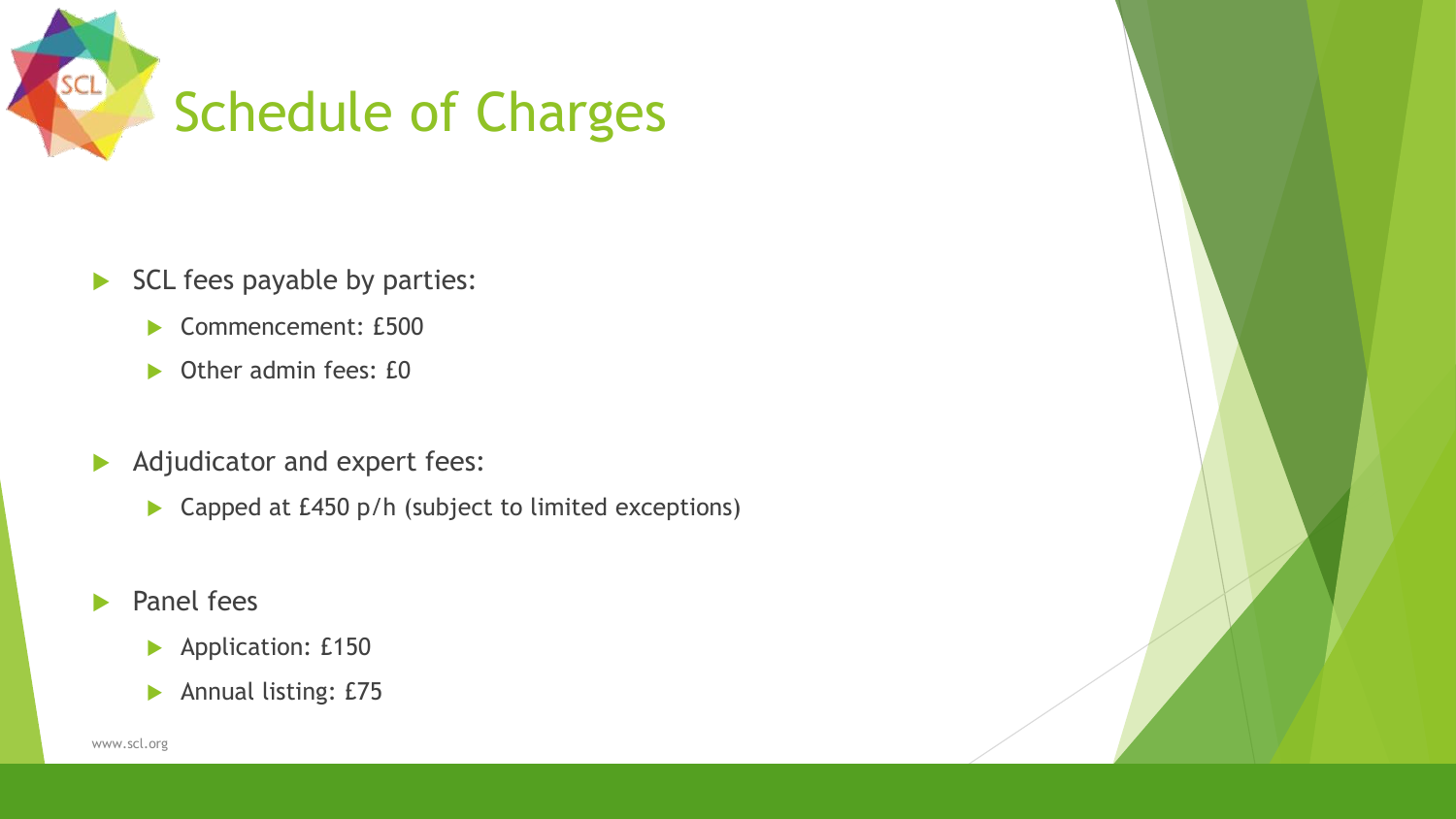

#### MODEL A:

'*Any dispute arising under this agreement shall be referred to adjudication in accordance with the Society for Computers & Law Adjudication Rules (SCLA Rules) and no litigation or arbitration proceedings relating to that dispute may be commenced prior to the publication of the Adjudicator's Decision …*'

#### MODEL B:

'*Either party may refer any dispute arising under this agreement to adjudication … and, if a dispute is so referred …*'

#### MODEL C:

'*The parties may agree to refer any dispute arising under this agreement to adjudication, in which case …*'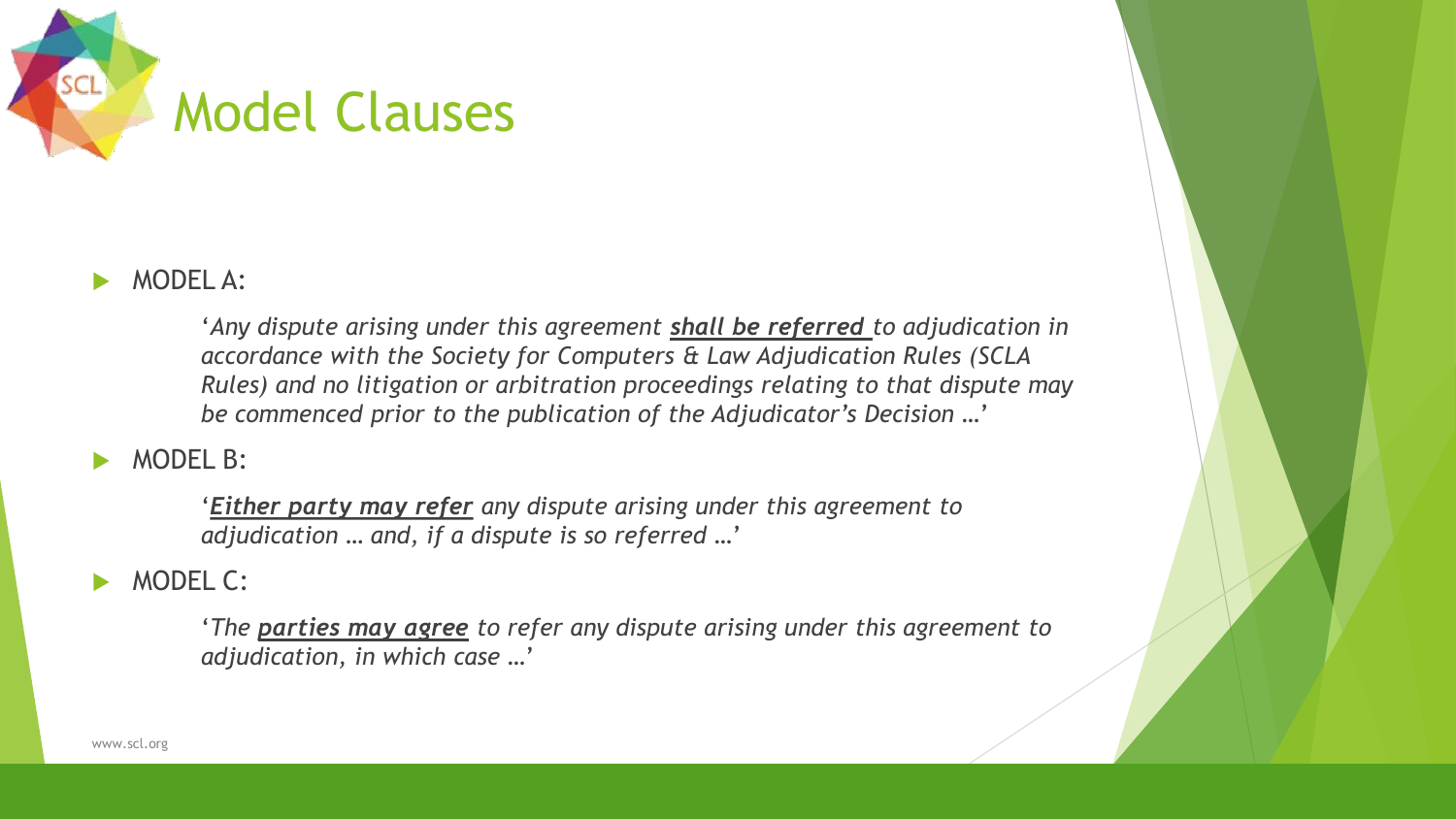

## **Michael Bywell** – Hausfeld & Co LLP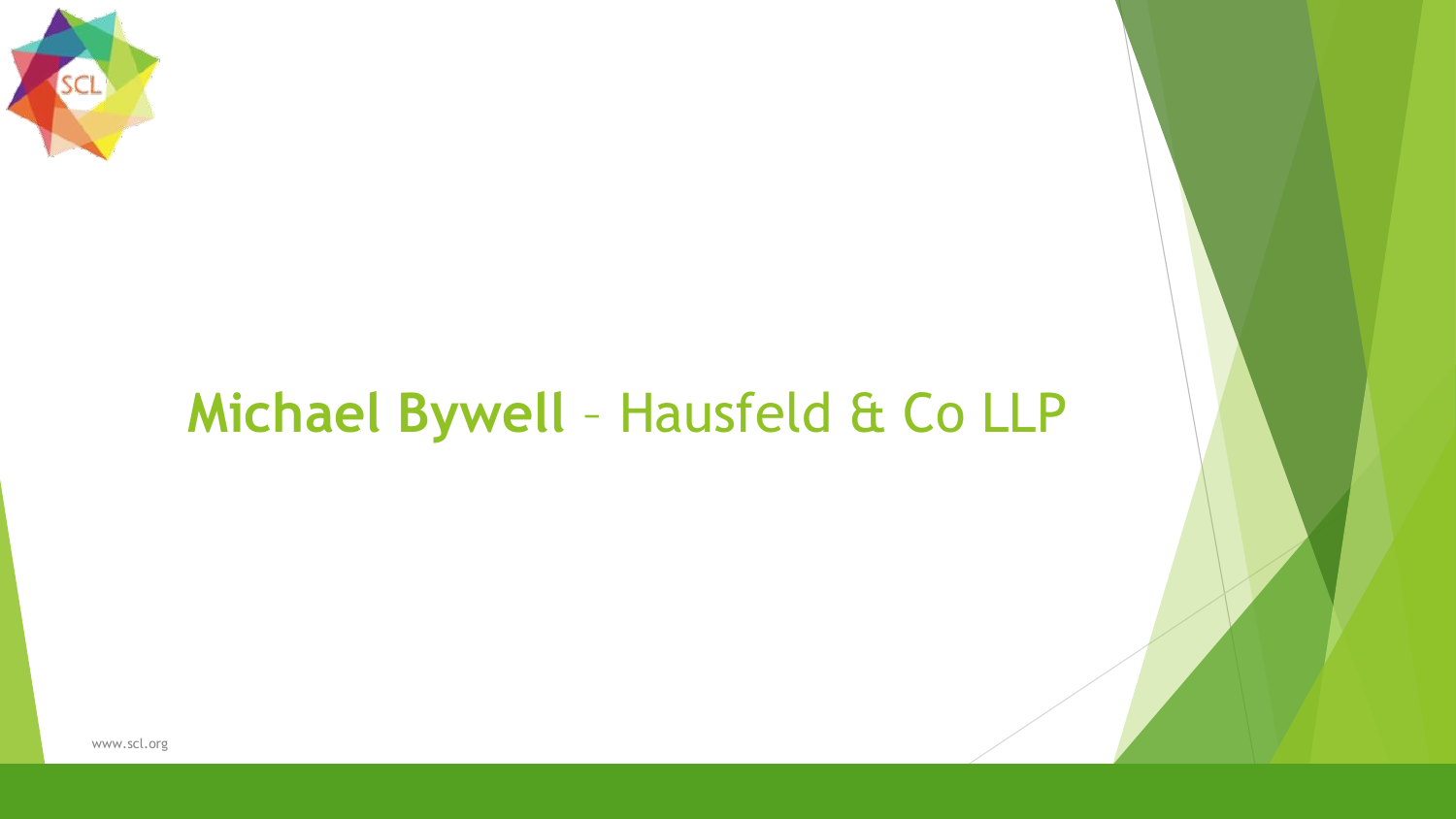

- SCL Better Contracts Initiative
- Working groups and consultation
- Adjudication idea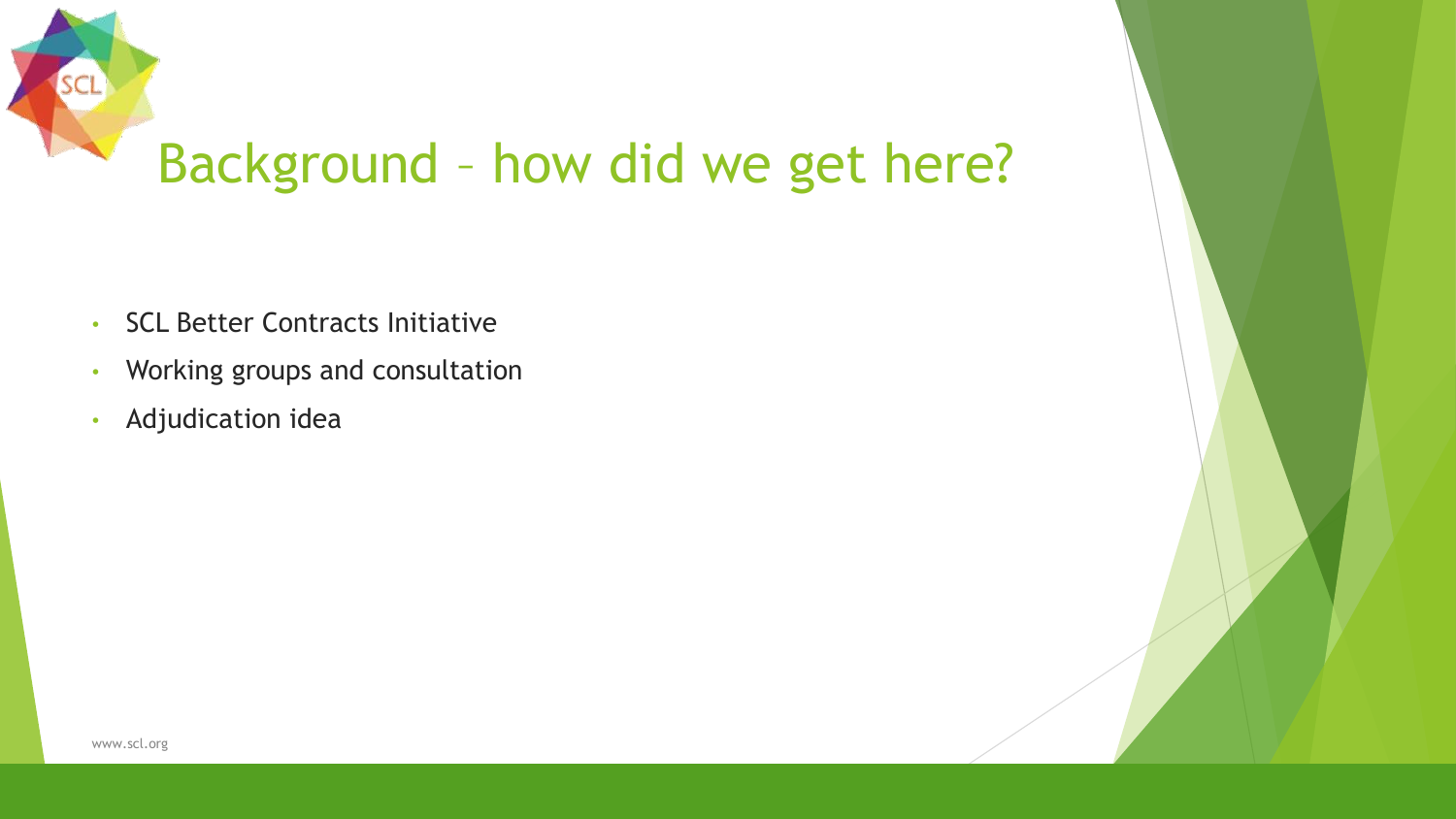

- **3-month period for Decision**
- 28 or 42 days too short
- **"Technology" disputes**
- Contractual including software licensing
- **Size and scope of disputes**
- Only restriction is duration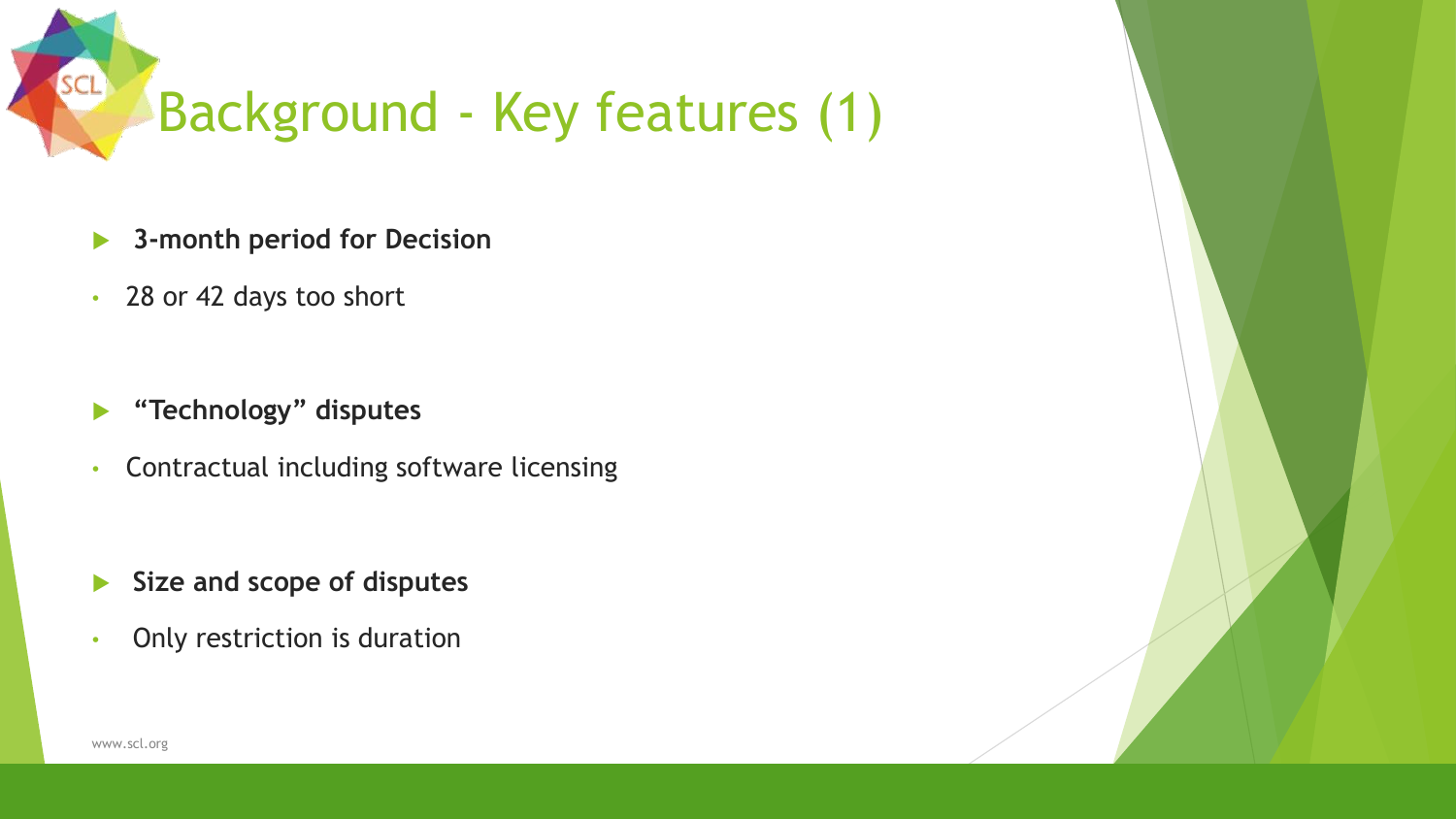

#### **Pre-selected panel**

- Lawyers and non-legally qualified technology specialists
- **Provisionally binding decision**
- 6 month limitation on time to litigate or arbitrate at end of procedure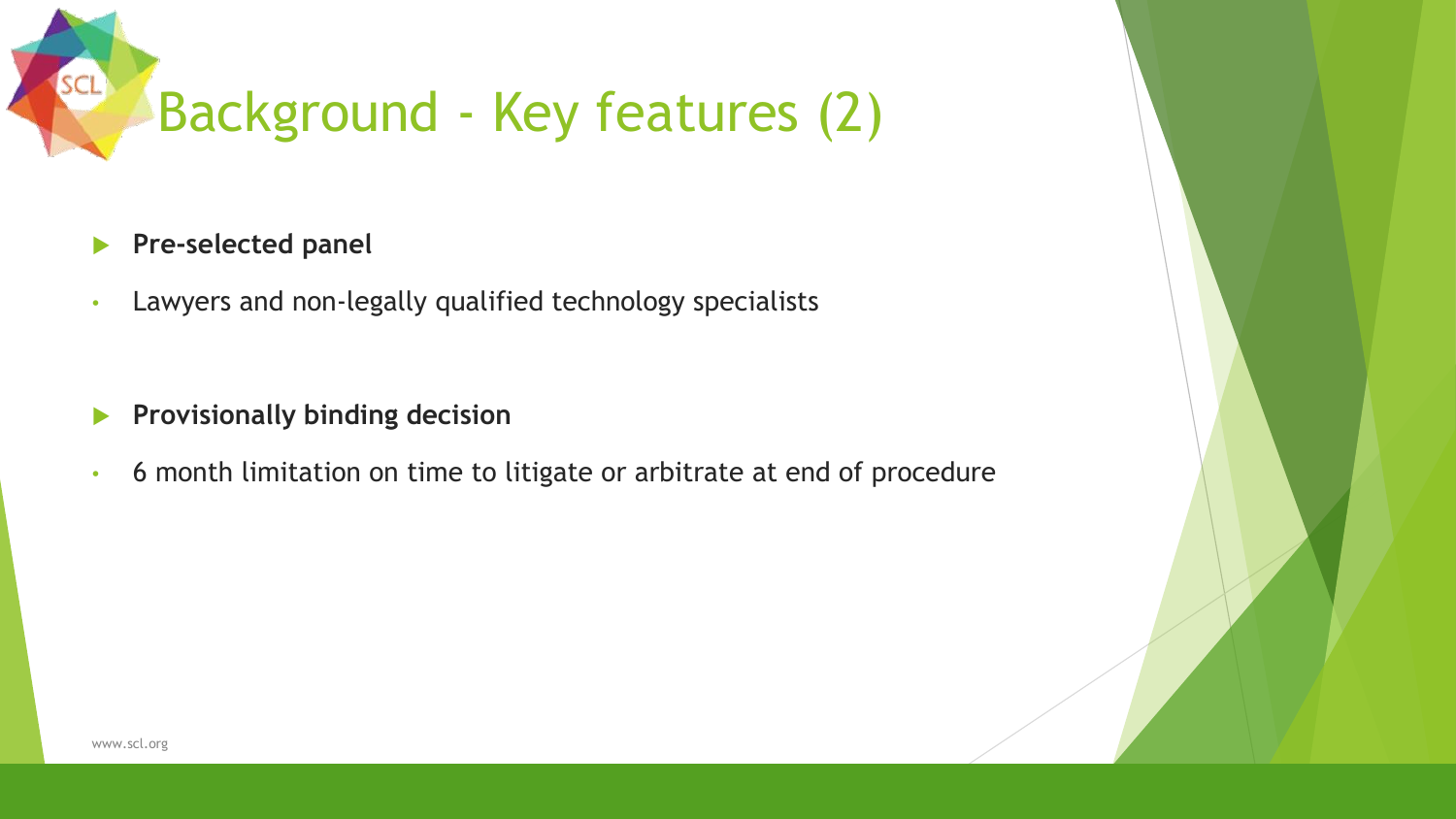

### **David McIlwaine** – Pinsent Masons LLP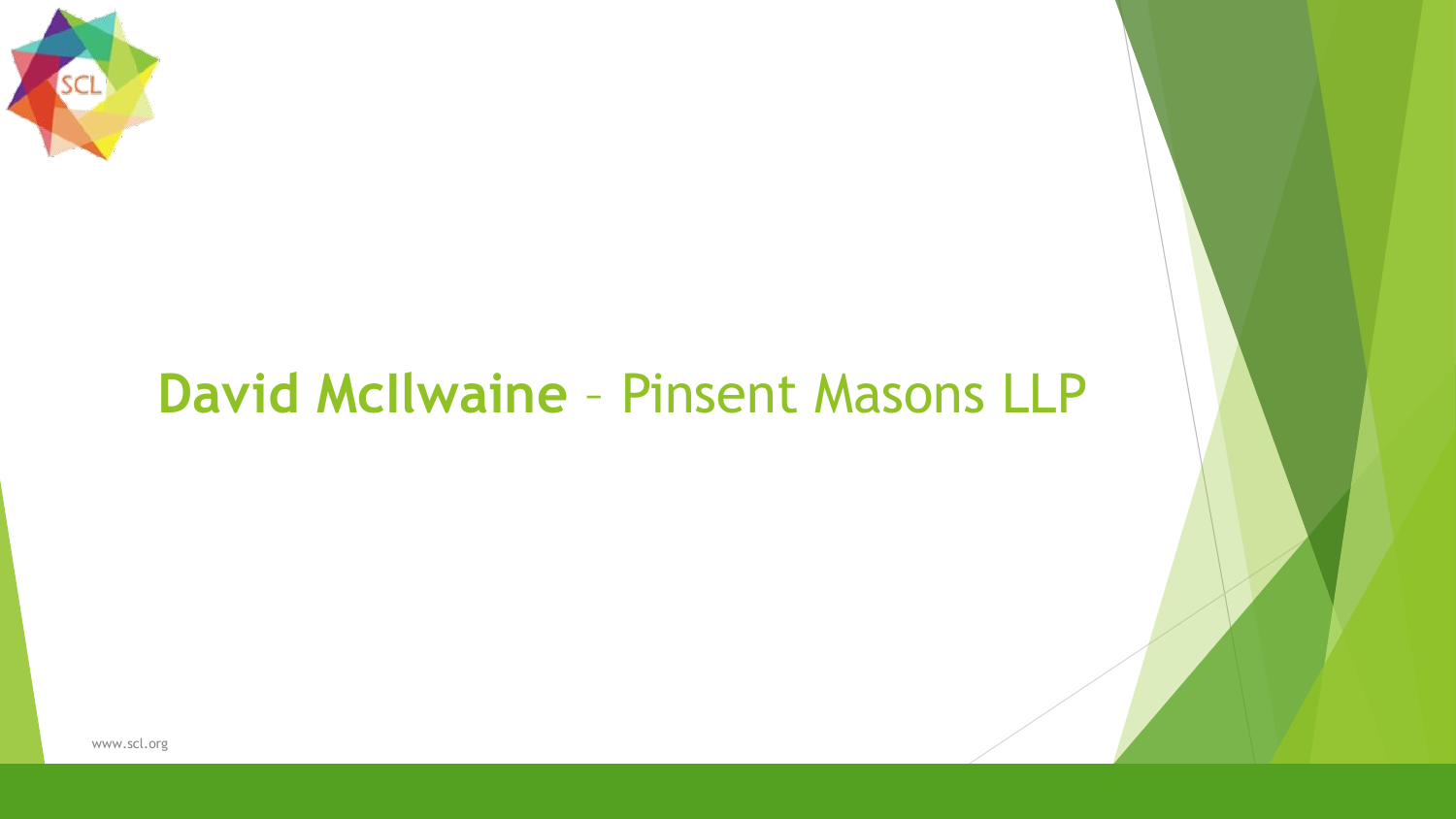

- ▶ 3 routes:
	- $\blacktriangleright$  Legally qualified Articles 5(a) and 6
	- $\triangleright$  Non-legally qualifieds Articles 5(b) and 7
	- $\triangleright$  Other equivalents Article 5(c) and 4
- **Application Form** 
	- ▶ 2 referees and declaration